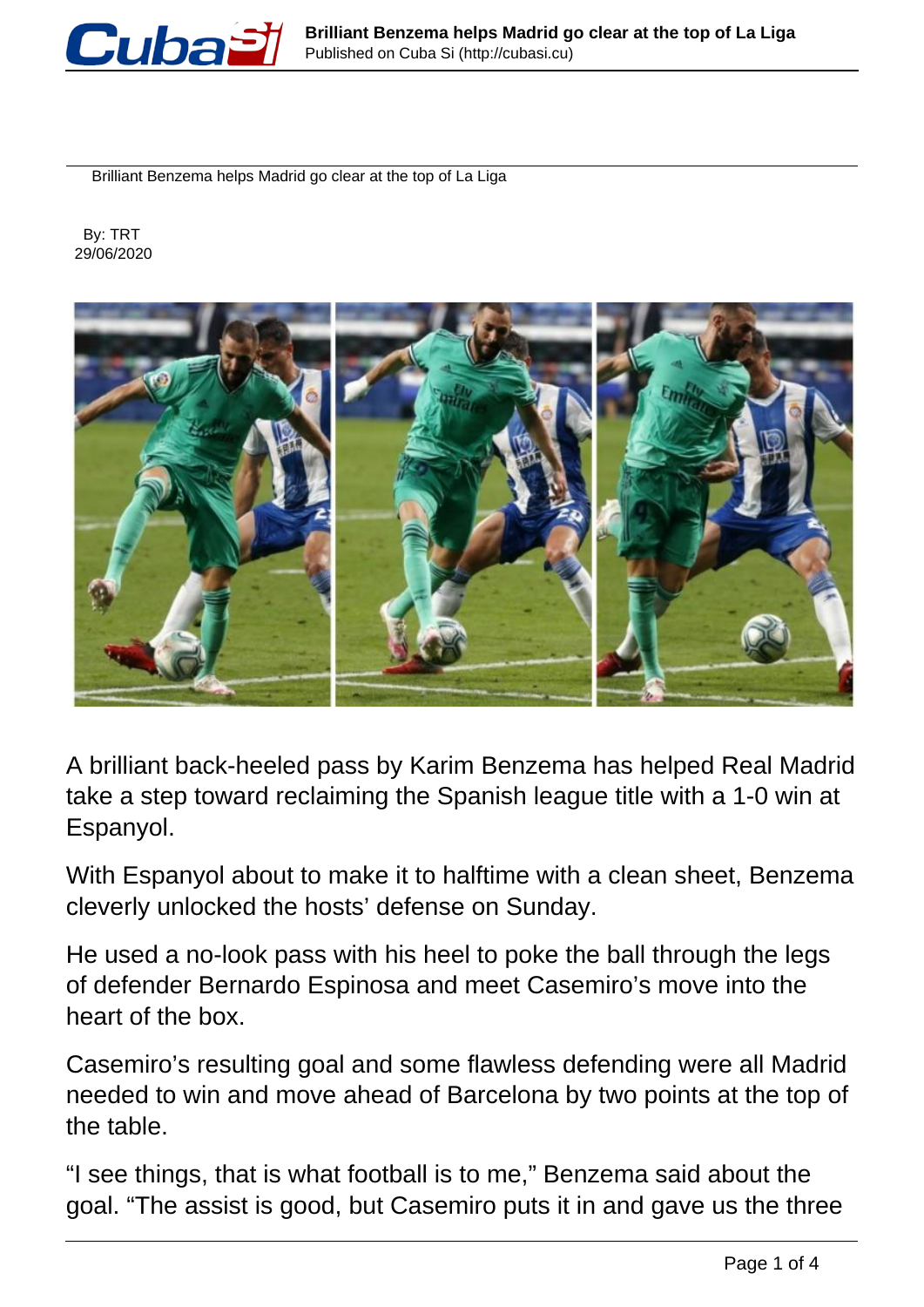points. (This win) is very important. I won't say that we don't pay attention to Barca, of course we do, but we are focused on our matches and each game left is a final for us."

Zinedine Zidane's team took advantage of Barcelona's 2-2 draw at Celta Vigo on Saturday by securing a fifth straight win since the league resumed following a three-month stoppage as Spain contained its Covid-19 outbreak.

The title rivals have six games left. Madrid holds the tiebreaker on headto-head results in the event they finish level on points. The run-in seems tougher for defending champion Barcelona, which faces third-place Atletico Madrid on Tuesday at Camp Nou.

Last-place Espanyol appears headed for the second division after falling 10 points from safety.

Sunday's matches continued to be closed to fans due to the coronavirus pandemic, like all games in Spain since the competition resumed two weeks ago. An accelerated schedule has games every three days in order to finish the season by July 19.

## **No-nonsense win**

*Cubaă* 

Espanyol hung on in the match until Benzema and Casemiro combined to decide the contest between a trophy-chasing powerhouse and a team needing a miracle to avoid the drop.

The biggest weapon of the Barcelona-based Espanyol was China forward Wu Lei, whose speed produced two promising attacks early on. Madrid defender Dani Carvajal blocked a strike by Sergi Darder three minutes into the game when Wu found him with a low cross.

But Madrid proved the more dangerous side throughout. Casemiro forced goalkeeper Diego Lopez to palm his lob from Madrid's own half over the bar before Benzema tested him with a powerful shot in the 36th.

Lopez was helpless in the 45th when Benzema set up Casemiro, and the hosts never gave signs of recovering in a second half dominated by Madrid's high ball possession.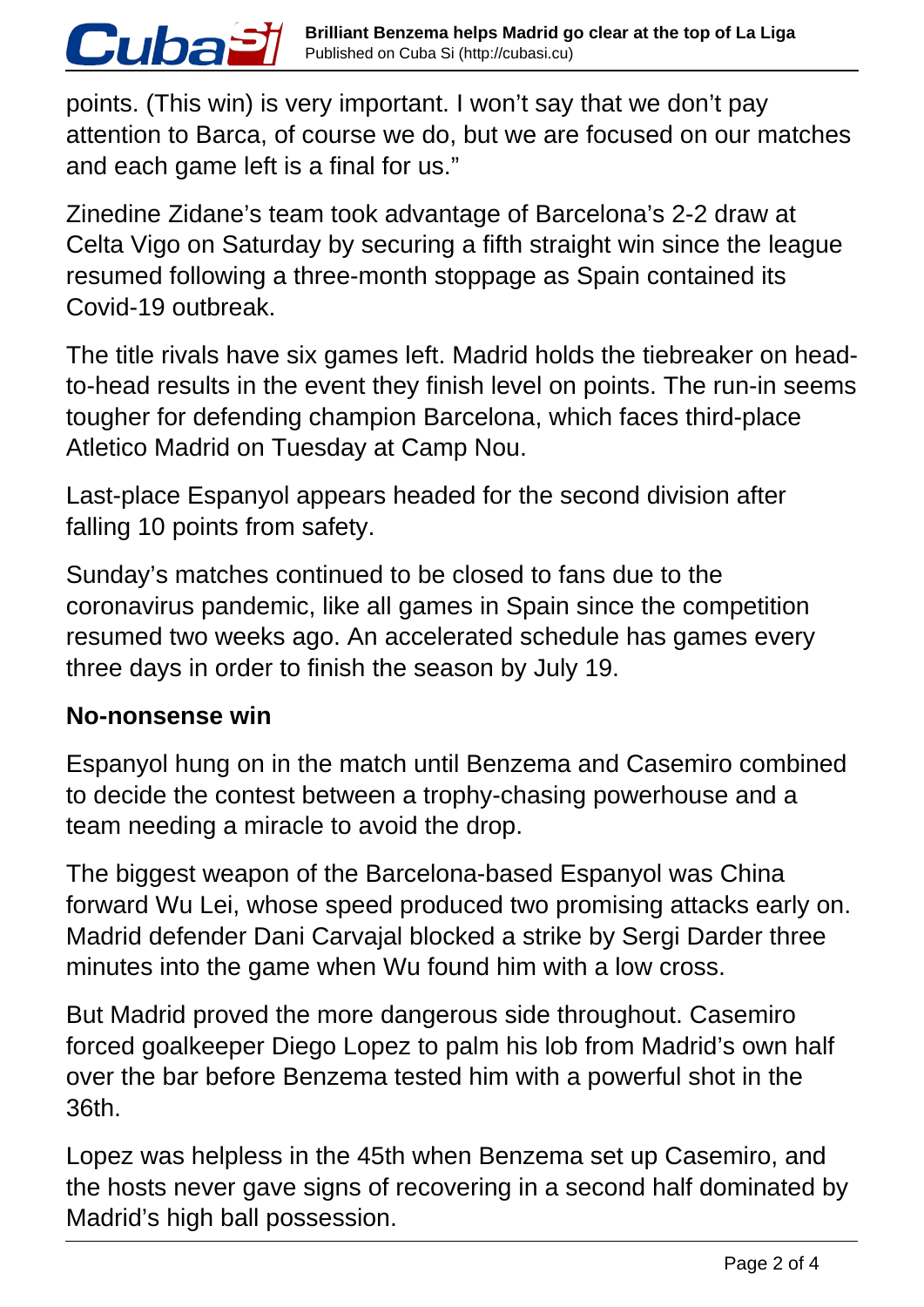"The goal is Karim's," Casemiro said. "I know how talented he is from years of playing together. He heard me ask for the ball in the open space. The goal is 90% his."

Espanyol was coached by sports director Francisco Rufete, a former player who stepped in after the club fired Abelardo Fernández on Saturday. Rufete is the team's fourth coach this season.

## **Looking up**

Cuba£

Paco Alcacer and Gerard Moreno scored two superb goals to help Villarreal beat regional rival Valencia 2-0 and stay in the fight for a Champions League spot.

Moreno passed for Alcácer to execute an excellent volley and give Villarreal the 14th-minute lead.

Moreno added a second goal just before halftime off a brilliant pass from Santi Cazorla in an impressive team move. Cazorla used a subtle touch to cushion a long ball lobbed forward by his goalkeeper and kept it aloft for Moreno to smash home.

Villarreal is one of the hottest sides in the league since play resumed in Spain. Javier Calleja's team has earned 13 of a possible 15 points since the restart and is now three points from fourth place and the last Champions League place. Villarreal has kept a clean sheet in those four wins.

"The biggest change for our team from before the stoppage has been our improvement in defense," Calleja said. "All our players get along well and they are helping each other out on the pitch.

"We are close to the Champions League and don't put any limits on what we can aspire to."

Valencia is among the worst performers since the resumption of the league. Valencia has won four of 15 points, and is eight points from fourth-place Sevilla.

Coach Albert Celades, who has had run-ins with players recently, said he did not fear for his job despite the bad run of results.